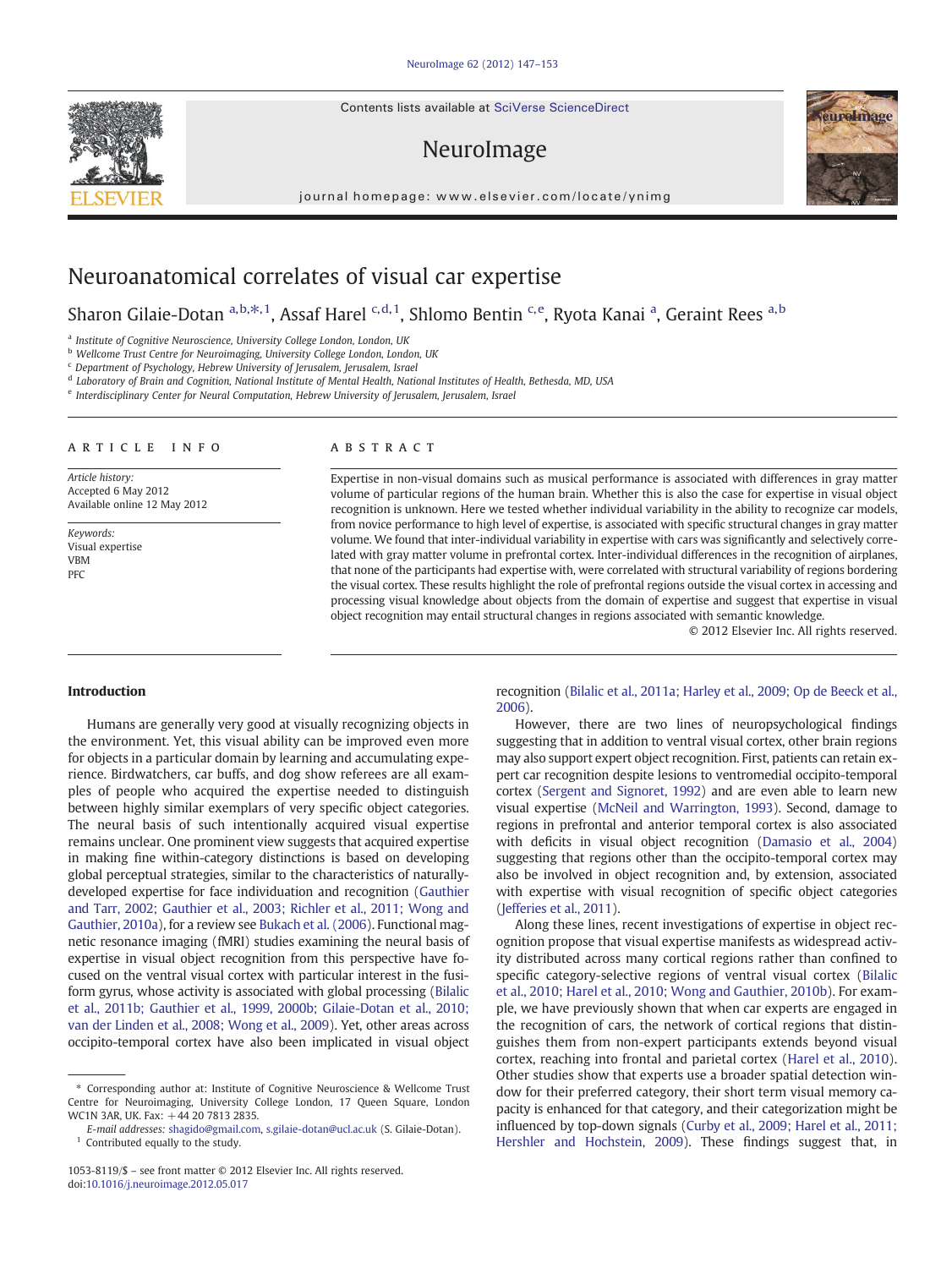<span id="page-1-0"></span>addition to perception, expert processing is evident in cognitive processing that involves attention, working memory, and the application of semantic knowledge; together, these processes determine the distribution of expertise-related brain activity ([Bilalic et al., 2011a\)](#page-5-0), for a similar view, see ([Pylyshyn, 1999](#page-6-0)).

A complementary approach to study the neural manifestations of expertise is to measure how brain structure differs with expertise as opposed to measuring differences in brain activation. Expertiserelated structural changes in the brain allow assessment of consequences of long-term expertise on gray matter structure across the entire brain, independently of the context set by a particular experimental task. One successful and widely used approach to assess possible relationships between brain structure and behavior is voxel-based morphometry (VBM, [Ashburner and Friston, 2000](#page-5-0)). VBM associates interindividual differences in gray matter density with inter-individual variation along a behavioral or perceptual measure [\(Kanai and Rees,](#page-6-0) [2011](#page-6-0)). Long-term real-world expertise in several non-visual domains, such as spatial navigation, musical performance and fluency in a second language is associated with marked changes in brain structures of specific regions [\(Gaser and Schlaug, 2003; Maguire et al., 2000; May, 2011;](#page-5-0) [Woollett and Maguire, 2011\)](#page-5-0). Whether structural changes are associated with long-term expertise in visual object recognition has not yet been studied. To this end, we hypothesized that, as with other non-visual domains, individual variability in visual experience with recognizing an object category (culminating in expertise) might be associated with neural structural changes in the human brain [\(Kanai and Rees, 2011](#page-6-0)).

To explore this hypothesis, we pooled together a group of individuals who were experts in recognizing the models of cars presented to them visually along with a group of other individuals who showed no particular expertise in this task. Car expertise was chosen because car experts are relatively frequent, because this type of expertise has been amply studied (e.g. [Bukach et al., 2010; Gauthier et al., 2003;](#page-5-0) [Harel et al., 2011; Hershler and Hochstein, 2009; Rossion and](#page-5-0) [Curran, 2010\)](#page-5-0) and shows sufficient inter-individual variability to allow us to test our hypothesis. Participants were recruited based on their self-reported interest in cars, and were then formally assessed for their car model recognition ability and semantic knowledge of recent car models. After selecting the experts (see below), we recruited a group of control participants, matched in age and education with the car experts, and also assessed their car model recognition ability using the same test (for a similar approach see [Gauthier](#page-5-0) [et al., 2000a, 2000b; Xu, 2005](#page-5-0)). Thus, the performance of the participants in the car model recognition task (see Methods and Fig. 1) formed a continuum of expertise from novice to expert that allowed us to examine whether variability in car expertise (as measured in this study) correlated with variability in neuroanatomical structure in the brain, as revealed by structural MRI. Moreover, if such correlation was found it might also delineate the neuroanatomical structures that might be associated with real world, gradually acquired visual expertise for cars and determine whether such regions were located within the visual category-selective cortex. Importantly, in order to determine whether the association between brain structure and visual recognition performance was specific to the category of expertise (cars), we also performed such an assessment for a control task, in which the participants discriminated among exemplars of a similarly complex man-made category of objects (airplanes) for which none of the participants was particularly an expert (see Methods).

#### Methods

#### Participants

The participants were 12 men who defined themselves as car experts (aged  $24.3 \pm 5.18$  (s.d.) years) and 9 men, self-defined car-naives (aged  $25.9 \pm 2.37$  (s.d.)) who were matched in education with the experts. All of the participants participated in a previous study ([\(Harel et al., 2010\)](#page-5-0),



Fig. 1. Behavioral paradigm. (a) Trial time line to determine car expertise. (b) Examples of typical stimuli used in the car model discrimination (top two rows) or airplane discrimination (bottom two rows) tasks, with the expected correct response in each example. In the car model discrimination task, participants had to determine whether two presented car images were of the same car model regardless of color, viewpoint and production year. Likewise in the airplane discrimination task they had to decide if the planes are of the same plane manufacturer. See further details in Methods. (c) Behavioral performance of car experts (participants that performed at 83% accuracy or higher on the car discrimination experiment) and non-experts (novices) for cars and planes. Note that this analysis distinguishing experts and novices is provided only to convey that the car experts outstood in their car recognition abilities, but not in the control plane task. Importantly, all other analyses in this study including the structural correlation analysis treated car expertise as a continuous variable and did not compare between novices and experts. Discrimination sensitivities (d′) for cars (gray) and planes (white) by car experts ( $n=12$ , left) and novices ( $n=9$ , right). Car experts' performance for cars was significantly higher than for planes (1-tailed paired t-test,  $p=0.000019$ , t(11) = 7.134, n = 12) and significantly higher than novices' performance for cars (1-tailed unequal sample sizes and unequal variance t-test,  $p<0.001$ , t (18) = 5.981,  $n_1$  = 12,  $n_2$  = 9). Novices' performance was similar for both cars and planes (2-tailed paired t-test,  $p=0.993$ ,  $t(8)=0.0087$ ,  $n=9$ ), and there was no difference between car experts and novices in the performance for planes (2-tailed unequal sample sizes and equal variance *t*-test,  $p = 0.7519$ ,  $t(19) = 0.32$ ,  $n_1 = 12$ ,  $n_2 = 9$ ). Error bars, S.D.

see Supplementary Material for details). The car experts were recruited among volunteers who responded to messages posted in car forums on the Internet. To formally assess the car expertise of all candidates we used a same-different car model recognition task (see details below) inspired by ([Gauthier et al., 2000a, 2000b; Xu, 2005\)](#page-5-0), and an additional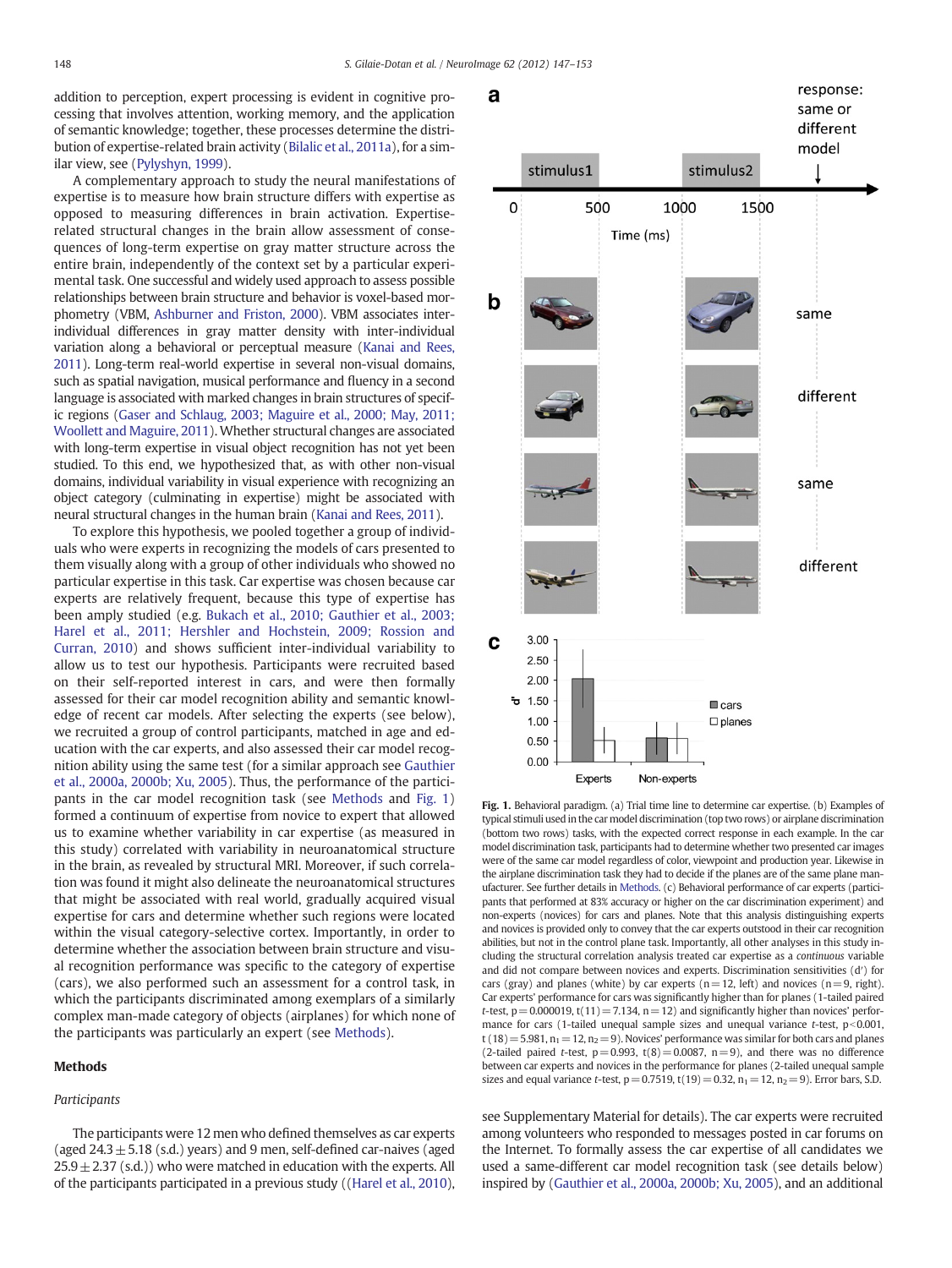semantic task which was aimed at assessing the extent of their knowledge and familiarity with the cars presented in the model recognition task (not reported here). Expertise in the current study was determined by scoring an accuracy level of 83% or above in the car recognition task or above 71% in a more difficult recognition task (using less familiar car models). Furthermore, all self-defined experts displayed extensive knowledge about car models in the semantic task. Importantly, all "experts" reported a life-long interest in cars and displayed extensive knowledge about the cars presented in this study.

All the participants completed the behavioral experiments (samedifferent recognition tests with cars and airplanes—see below), and structural MRI scans. They were all healthy and had normal or corrected-to-normal vision. Written informed consent to participate in the experiment was obtained from all the participants according to the Tel Aviv Sourasky Medical Center ethics committee that approved the experimental protocol.

### Expertise testing procedures

The same-different car model recognition test used to determine the level of car expertise for each participant was fully described in a previous study ([Harel et al., 2010\)](#page-5-0). On each trial, participants determined whether two images of cars presented sequentially (for 500 ms each with 500 ms ISI) were of the same model (e.g. Honda Civic) or not. The two images on each trial were always of the same make of car (e.g. Honda), but were physically different, as they differed in year of production, color, angle and direction of presentation (see [Fig. 1](#page-1-0) for representative stimuli in each condition). Thus, while for 'different model' trials the two images were of the same carmaker but different models (e.g. VW Golf and VW Passat), for 'same model' trials the two images depicted two cars of the same model but differed physically in many aspects (e.g. viewpoint, car color, see [Fig. 1b](#page-1-0)). The experiment consisted of 80 trials (40 'same model' trials, 40 'different model' trials), which were based on 160 different car images. No identical pairs or images were repeated throughout the experiment. The car images were of frequently encountered models from recent years. Note that the participants' score on this task was later used as a predictor in the structural brain analysis for car expertise (VBM, see below).

To test whether inter-individual variability in car expertise was category-specific, participants also performed an analogous experiment in which they were instructed to match images of passenger airplanes. The passenger planes experiment was prepared and displayed in the same manner as the car experiment (e.g. based on 160 different airplane images, see [Fig. 1](#page-1-0)b). The order of the trials within each experiment varied across participants.

### Stimuli

The stimuli were cars or airplanes centered on a uniform gray back-ground (see [Fig. 1](#page-1-0)). They were  $360 \times 360$  pixels in size corresponding to a visual angle of approximately  $9^{\circ} \times 9^{\circ}$ , and were presented in a darkened room using the E-prime software (Psychology Software Tools, Inc., Sharpsburg, PA) on a 17‐inch CRT monitor with a 60 Hz refresh rate. Responses were provided using two different keys on the keyboard.

### MRI data acquisition

High resolution MR anatomical images providing whole‐brain coverage were acquired for each of the participants on a 3T GE scanner in the Tel Aviv Sourasky Medical Center. A spoiled gradient (SPGR) sequence was acquired (TR=5.576 ms, TE=1.388 ms, flip angle  $12^{\circ}$ , FOV 250 $\times$ 250 mm<sup>2</sup>, matrix size 256 $\times$ 256, slice thickness 1.0 mm, voxel size  $1.00 \times 0.98 \times 0.98$  mm<sup>3</sup>, 154-162 slices).

#### Structural MRI voxel-based morphometry analyses

For each participant the structural MR images were first segmented to gray matter (GM) and white matter (WM) using the segmentation tools in SPM8 (http://www.fi[l.ion.ucl.ac.uk/spm\)](http://www.fil.ion.ucl.ac.uk/spm). Subsequently, we performed Diffeomorphic Anatomical Registration through Exponentiated Lie Algebra (DARTEL) in SPM8 for inter-subject registration of the GM images [\(Ashburner, 2007; Ashburner and Friston, 2000](#page-5-0)). In this co-registration preprocessing, local GM volumes were conserved by modulating the image intensity of each voxel by the Jacobian determinants of the deformation fields computed by DARTEL. The registered images were then smoothed with a Gaussian kernel  $(FWHM = 8$  mm) and transformed to the MNI stereotactic space using affine and non-linear spatial normalization implemented in SPM8 for multiple regression analysis. Multiple regression analyses were performed using SPM5. The covariates of interest included in the model were the level of car expertise as assessed by the sensitivity of the participants in the car discrimination (d′) and the discrimination sensitivity for the control category of planes (d′). The age of the participants and global gray matter volume (following ANCOVA normalization) were included in the design matrix as covariates of no interest, and were thus regressed out. F contrasts including performance-level in the car expertise (cars d′, see [Fig. 2a](#page-3-0)) or the performance-level in the airplane expertise task (d′, see [Fig. 2b](#page-3-0)) or both (cars d′ and airplanes d′, see Supp. Table 1) were applied first with  $p<0.001$  uncorrected as the criterion to detect voxels with significant correlation to individual's performance-level. Importantly, since both performance measures (d' cars and d' airplanes) were included in the design matrix, for each F contrast, the predictors not included in that contrast were treated as effects of no interest and regressed out in the analysis. For example, when only car expertise level was included ([Fig. 2](#page-3-0)a), performance on the control task was regressed out. Since structural images display local variation in smoothness, standard applications of cluster-based random field theory are inappropriate [\(Hayasaka et al., 2004\)](#page-5-0). Therefore non-stationary wholebrain cluster-level correction was applied using the 'Non-Stationary Cluster Extent Correction for SPM' toolbox ([http://fmri.wfubmc.edu/](http://fmri.wfubmc.edu/cms/NS-General) [cms/NS-General](http://fmri.wfubmc.edu/cms/NS-General) [\(Hayasaka et al., 2004\)](#page-5-0)). We report [\(Fig. 2,](#page-3-0) [Table 1,](#page-3-0) Supp. Table 1 and Supp. Fig. 1) only the results of clusters that survived this non-stationary correction for multiple comparisons across the whole brain at a threshold of  $p$  (corrected) $<$ 0.05. Specific statistical details are provided in [Table](#page-3-0) 1. No cluster size cutoff was applied to any of the analyses. The only analysis that we report at an uncorrected level  $(p<0.001)$  follows applying a more lenient threshold aimed at examining neural structure correlates of visual car expertise in ventral visual cortex. In this case the F contrast including the expertise level was applied as above, and we examined the uncorrected p values at a threshold of  $p<0.001$ .

To verify that the observed correlations were not driven by outliers in the data, peak gray matter densities were extracted from each significant cluster using the MarsBar toolbox (<http://marsbar.sourceforge.net> , M. Brett, J. Anton, R. Valabregue, and J. Poline. Human Brain Mapping conference, Japan, 2002) and plotted against individual performance. Note that while they are plotted in [Fig. 2](#page-3-0) and Supp. Fig. 1, these plots are not to be used for statistical inference to avoid circular reasoning ([Kriegeskorte et](#page-6-0) [al., 2009\)](#page-6-0).

### Structural MRI threshold-free cluster enhancement (TFCE) analyses

Since the statistical method described above depends on the cluster-defining t and the assumption of normal distribution of data, we further performed the same regression analysis using a nonparametric permutation test with the Threshold-Free Cluster Enhancement (TFCE, [\(Smith and Nichols, 2009](#page-6-0))) method, as implemented in the FSL package. Briefly, in this permutation test, we computed the significance of the correlations based on 5000 surrogate samples generated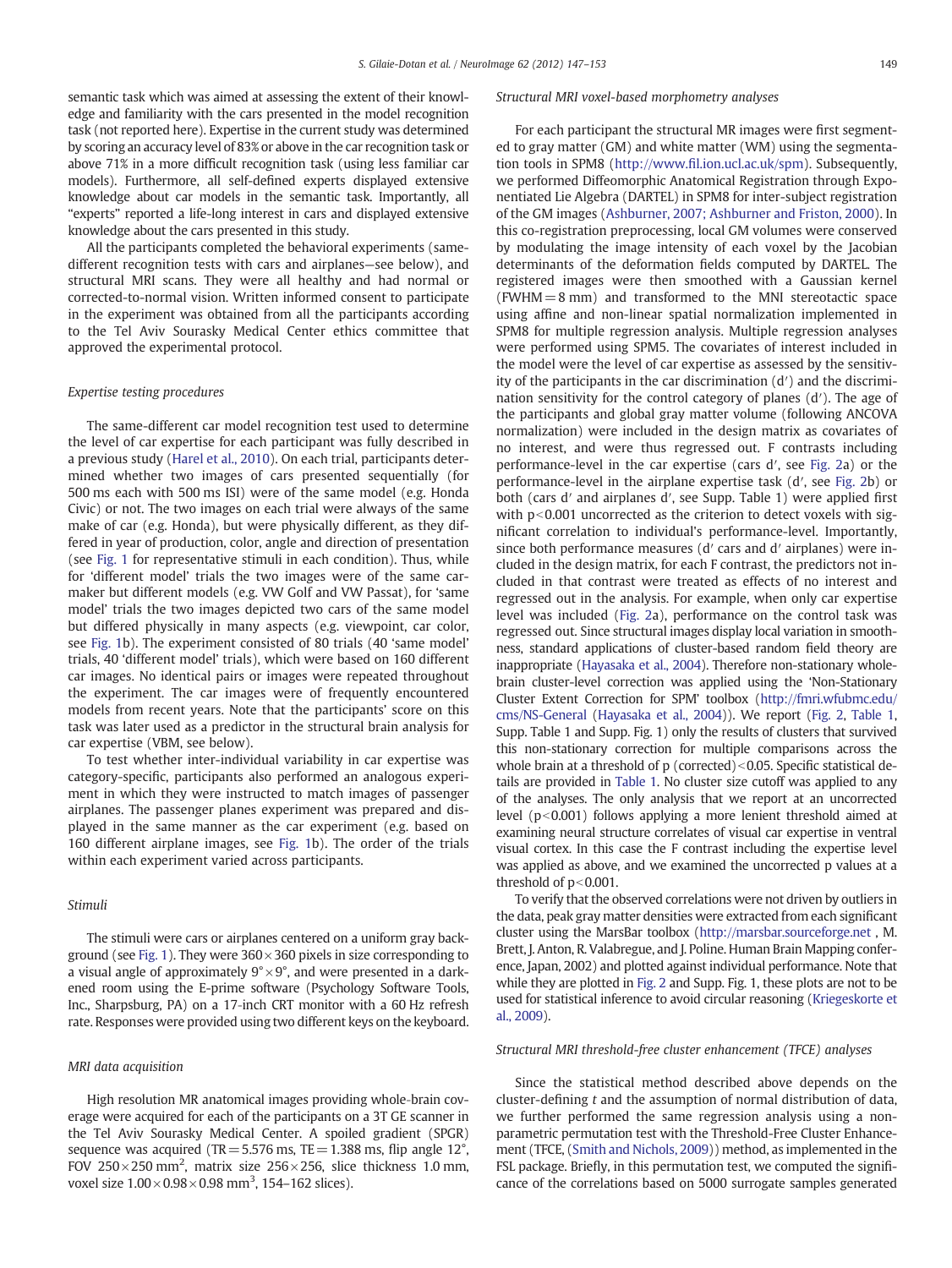<span id="page-3-0"></span>

Fig. 2. Neuroanatomical changes associated with visual car expertise. Red to yellow patches represent brain regions where neural structure significantly correlated with visual expertise in cars, or with a control category of planes, presented on inflated brains. (a) Frontal regions with neural structure associated with visual expertise including right inferior precentral (R-iPC), left anterior inferior frontal gyrus (L-aIFG) and right superior frontal gyrus (R-SFG), on lateral and frontal views. To show that the correlations are not driven by outliers we provide accompanying scatter plots between neural volume and individual performance (cars on left, planes on right, see Table 1 and [Methods](#page-1-0)) that are for illustration only and should not be used for inference (circular reasoning, as these regions were identified as statistically significant in the whole‐brain analysis depicted above and described in the [Methods\)](#page-1-0). (b) Regions with neural structure associated with performance on the control task (airplanes) including right intraparietal sulcus (R-IPS) and right fusiform gyrus (R-FG), following conventions of (a). The color scale (right) indicates the F statistics of the structural correlates according to the VBM analysis (see also Table 1). (For interpretation of the references to color in this figure legend, the reader is referred to the web version of this article.)

by permutation of the original data. This allowed us to make inferences on statistical maps without any assumptions about the null distribution of the data. Importantly, the TFCE approach allowed us to compute cluster-level statistics without arbitrarily defining the threshold for clusters. This additional analysis was performed to demonstrate the robustness of the results that did not depend on specific parameter settings or assumptions underlying the statistical tests.

#### Results

As expected, car expertise varied widely across the participants from 'novices' to 'experts'  $(0.12 \le d'_{\text{cars}} \le 3.58, \text{ mean} = 1.41 \pm 0.94 \text{ s.d., n} =$ 21, see [Fig. 1c](#page-1-0)), while performance on the control task with airplanes was poorer and varied less across participants  $(0 \le d'_{\text{planes}} \le 1.31,$ mean =  $0.55 \pm 0.38$  s.d., n = 21, see also [Fig. 1c](#page-1-0)). There was no

#### Table 1

Details of brain regions where gray matter density significantly correlated with visual expertise for cars (top panel, corresponding to [Fig. 1a](#page-1-0)), or with a control non-expertise category (planes, bottom panel, see [Fig. 1b](#page-1-0)). No regions were correlated with the interaction of these two factors (see [Methods](#page-1-0) and Supplementary Table 1). MNI coordinates in mm. Cluster size in mm<sup>3</sup>.

|                           | Anatomy                                       | MNI coordinates |       |       | Cluster | $F_{(1,16)}$ | L    |             |
|---------------------------|-----------------------------------------------|-----------------|-------|-------|---------|--------------|------|-------------|
|                           |                                               |                 |       |       | size    |              |      | (corrected) |
| Visual expertise (cars)   | Right inferior precentral sulcus (R-iPC)      | 53              |       |       | 538     | 92.44        | 5.34 | 0.007       |
|                           | Anterior left inferior frontal gyrus (L-aIFG) | $-44$           | 36    | 0     | 162     | 56.03        | 4.70 | 0.005       |
|                           | Right superior frontal gyrus (R-SFG)          | 14              | 57    | 13    | 42      | 47.65        | 4.49 | 0.012       |
|                           | Right middle frontal gyrus                    | 32              | 21    | 39    | 14      | 36.63        | 4.15 | 0.026       |
| Control category (planes) | Right parietal cortex (R-IPS)                 | 18              | $-63$ | 52    | 68      | 40.17        | 4.27 | 0.025       |
|                           | Right fusiform (R-FG)                         | 42              | $-42$ | $-21$ | 202     | 40.60        | 4.28 | 0.022       |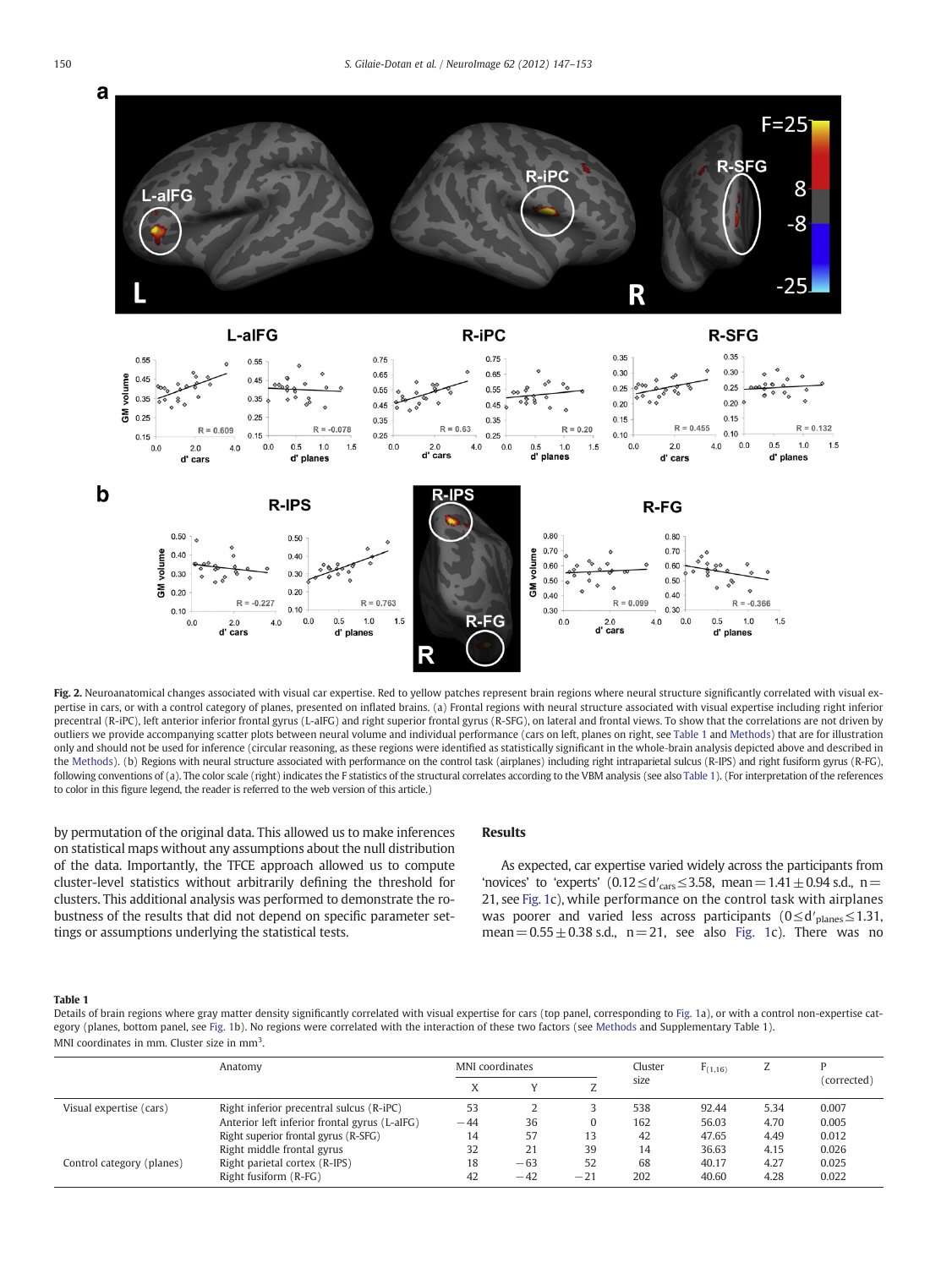significant correlation between the performances on cars and airplanes  $(r=-0.141, t(19)=-0.622, p>0.50)$ .

Voxel-based morphometry (VBM) analysis was used to explore the correlation between the local gray matter volume across the whole brain and car expertise (see [Methods](#page-1-0)). Regions showing significant correlations between neural structure and car expertise at a conventional statistical threshold  $(p<0.05$  corrected for multiple comparisons across the whole brain) were found in frontal regions including the right inferior precentral sulcus (bordering the upper insula), left anterior inferior frontal gyrus, and right superior frontal gyrus (see [Fig. 2a](#page-3-0), and [Table 1](#page-3-0) for a full list and details of loci). No significant regions were found in the occipito-temporal visual cortex.

To further examine whether the absence of correlations between the local gray matter volume and car expertise in visual regions was due to our stringent statistical threshold, we also examined the data at a more lenient threshold ( $p<0.001$  uncorrected for multiple comparisons) to detect sub-threshold correlations. This examination, however, did not reveal any other regions in which brain structure correlated with visual car expertise. Additional region-of-interest analysis to examine specifically whether the gray matter structure of functionally defined face-selective FFA was associated with car expertise did not reveal any significant correlations (right FFA:  $r = 0.07$ ,  $t(13) = 0.252$ , p > 0.8; left FFA:  $r = 0.084$ ,  $t(10) = 0.267$ , p > 0.75; see Supplementary Material for further details).

We further examined the structural correlates of car expertise in an independent analysis by applying a non-parametric bootstrapping technique (FSL TFCE, see [Methods\)](#page-1-0) to our data. This additional whole brain corrected analysis ( $p<0.05$  corrected) revealed only one significant region ( $p = 0.006$ ) again outside the visual cortex, which overlapped the region found in the right inferior precentral sulcus and bordering the upper insula in the VBM analysis.

To explore the correlation between neuroanatomical structure and visual recognition performance that was not dependent on car expertise, we applied VBM analysis to correlate the local gray matter volume with performance on the control category of airplanes, with which, based on our selection criteria, none of our participants was expert. This analysis revealed that performance on the airplane task was correlated with gray matter volume of regions in or bordering the visual cortex including the right parietal cortex, and the right fusiform (see [Fig. 2b](#page-3-0) and [Table 1](#page-3-0)). The FSL bootstrapping technique did not reveal any brain region whose gray matter volume was correlated with performance on the control category of airplanes.

An additional VBM analysis to examine possible neuroanatomical correlates of the joint behavioral measures (car and airplane performance) replicated the results described above for car and airplane performance separately, with no additional regions being implicated (cf. [Table 1](#page-3-0) and Supp. Table 1).

## Discussion

We investigated how acquired real-world expertise with a specific object category such as cars, affects cortical neural structure. To address this question we examined whether variability in the gray matter volume of different brain regions is reliably associated with the level of car recognition expertise. Specifically, we examined whether correlations between visual car expertise and gray matter structure occurred only in regions of the ventral occipito-temporal cortex that are involved in object shape analysis or also in structures outside of ventral occipito-temporal cortex. Our present findings supported the latter possibility better. In fact, our results showed that expertise with visual recognition of car models is associated with changes in local prefrontal cortex structure as well as bordering the upper insula, but not with regions in the ventral occipito-temporal cortex. Thus, although the kind of expertise demonstrated by our participants was in recognizing and visually matching the models of cars, changes in neural structure associated with their expertise were found outside the

ventral occipito-temporal cortex. This finding suggests that expertise for real-world objects accumulated through learning does not necessarily entail structural changes in regions associated with visual processing or visual object representations per se, but rather in more anterior regions particularly in the prefrontal cortex, which is associated, among other functions, with cognitive control of semantic processing (for a review see [\(Binder et al., 2009](#page-5-0))). This pattern suggests top-down involvement of higher-level mechanisms in expert visual processing, probably reflecting the increased semantic knowledge about objects in the domain of expertise.

We found no statistically significant evidence for an association between the gray matter volume of ventral visual cortex and visual car expertise. It could be the case that the absence of such significant correlation stemmed from a lack of statistical power. However, several reasons suggest that it did not. First, we did not find any correlation between visual expertise and the neural structure of the ventral visual cortex even at a much more liberal (uncorrected) statistical threshold. Second, there was a statistically significant association between visual car expertise and the neural structure of prefrontal regions at the more stringent statistical threshold. Finally, our results were validated by two different independent methods of analysis, the voxelbased morphometry (VBM) method [\(Ashburner and Friston, 2000](#page-5-0)), and the threshold-free cluster enhancement (TFCE) method in FSL [\(Smith and Nichols, 2009](#page-6-0)). Importantly, both analyses independently revealed correlations between gray matter structure and car expertise performance in prefrontal cortex, specifically within a region in precentral sulcus. The inclusion of the non‐parametric permutationbased TFCE analysis was particularly important, as it minimized the possibility that the clusters identified in the current study resulted from non-stationarity in the data [\(Salimi-Khorshidi et al., 2011\)](#page-6-0).

Car expertise has been shown in several fMRI studies to selectively engage the fusiform gyrus ([Gauthier et al., 1999, 2000a, 2000b,](#page-5-0) [2005; Wong et al., 2009; Xu, 2005\)](#page-5-0) and (McGugin, Gatenby, Gore, & Gauthier, unpublished). On the basis of such findings it has been assumed that expertise reflects a change in visual processing strategies (for example, from part-based to global- prioritized strategies, cf., [\(Gauthier and Tarr, 2002; Gauthier et al., 2003; Richler et al., 2011;](#page-5-0) [Wong and Gauthier, 2010b](#page-5-0)). While the pattern of fMRI activation seen in these other studies might support this view (but see [Grill-](#page-5-0)[Spector et al., 2004; Harel et al., 2010](#page-5-0) for alternative patterns), here we wanted to examine whether expertise with object recognition might exert a similar effect on gray matter structure of ventrooccipital temporal cortex.

While we found no statistically significant evidence for expertiseassociated changes in gray matter volume of ventral visual cortex, our results do suggest that long-term acquired (visual) expertise for objects can induce structural changes in the prefrontal cortex. This finding is consistent with a previous study, which shows that disruption to white matter tracts connecting the ventral visual cortex to prefrontal regions (including the ones found in the current study) can cause visual recognition deficits [\(Thomas et al., 2009](#page-6-0)). Neuropsychological evidence also supports a role for prefrontal regions in visual recognition. Firstly, brain damage to prefrontal regions can cause deficits in visual recognition [\(Damasio et al., 2004\)](#page-5-0). Secondly, patients with extensive damage to ventral occipito-temporal cortex can nevertheless retain their pre-morbid expertise for cars ([Sergent and Signoret,](#page-6-0) [1992](#page-6-0)) or acquire novel visual expertise ([McNeil and Warrington,](#page-6-0) [1993](#page-6-0))<sup>2</sup>. Finally, the anterior left IFG (see [Table 1](#page-3-0)) is also involved in controlling retrieval of individuated information in particular knowledge domains [\(Badre and Wagner, 2007](#page-5-0)). The present results might suggest

<sup>2</sup> Busigny, T., M. Graf, E. Mayer and B. Rossion, 2010. Acquired prosopagnosia as a facespecific disorder: ruling out the general visual similarity account. Neuropsychologia. 487, 2051–2067. discusses various cases of ventral visual cortex damage affecting premorbid object recognition expertise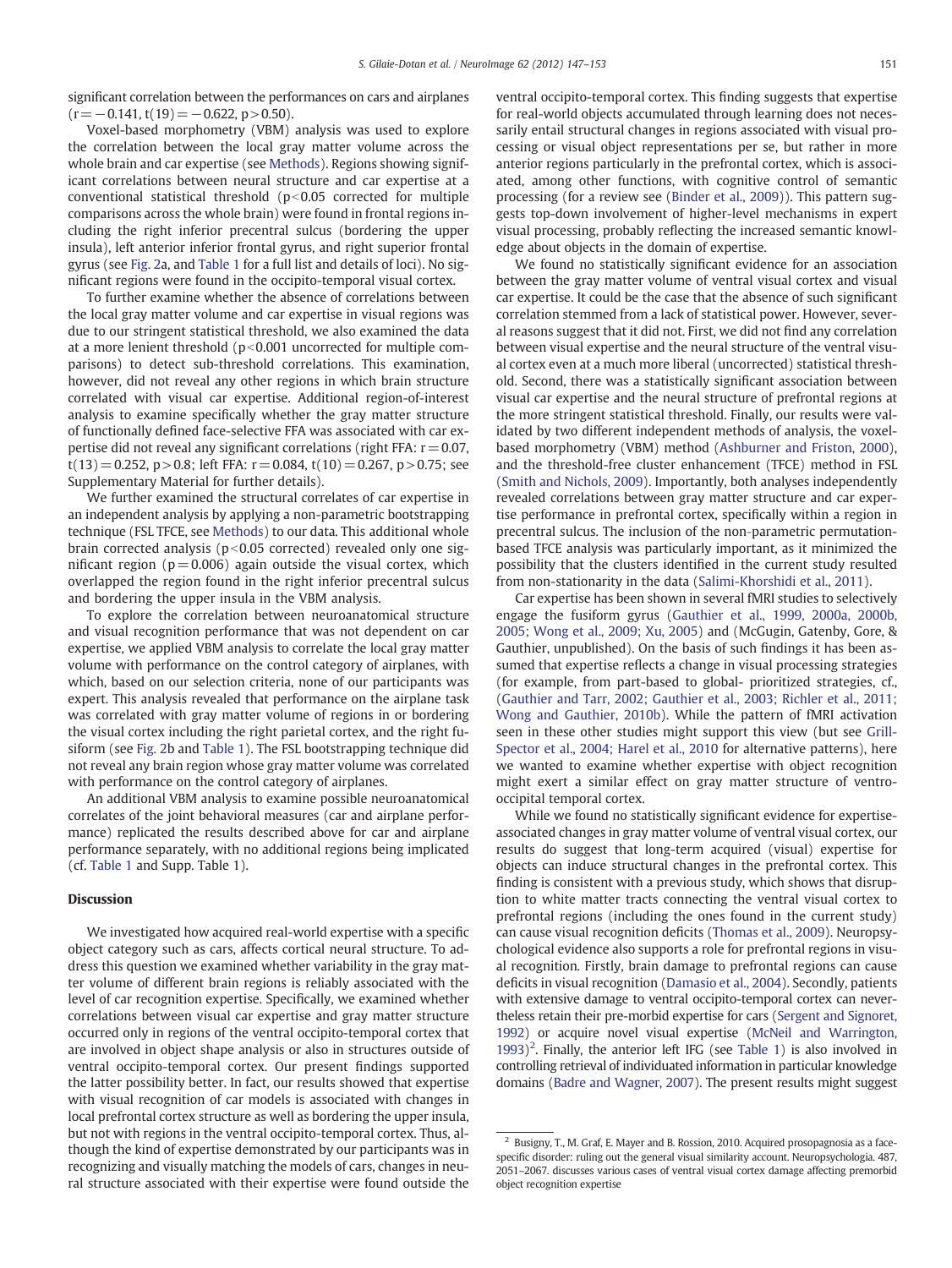<span id="page-5-0"></span>that the PFC is also associated with mediating the effects of expertise on visual object recognition.

What does finding an association between the neuroanatomy of prefrontal regions and long-term visual expertise teach us about expertise in general? We hypothesize that the prefrontal regions delineated in our study play a role in accessing and processing individuated visual knowledge leading to familiarity. In other words, when someone becomes a perceptual expert in a specific visual category, this is accompanied by the acquisition of vast personal visual knowledge related to that category, including knowledge related to the shape characteristics of individual objects from the domain of expertise (see also Barton et al., 2009). If the knowledge about visual items leads to the formation of enriched and distinctive visual representations, those representations might be stored in the perceptual semantic system that is accessed and processed by prefrontal regions (Binder and Desai, 2011). Note, however, that individuals with different visual specializations would have different visual categories controlled or represented in these regions. Thus, our hypothesis suggests that the regions identified in our present study are not necessarily specific for car expertise, but would exhibit similar relationships with other types of expertise knowledge developed for visual objects in other categories.

Our findings might reflect the type of expertise tested in this study. It is conceivable that the task we selected required conceptual knowledge about cars as well as car-related expert perception. Thus, the performance that we correlated with brain structure in this study might have included pre-existing semantic knowledge as well as expert perceptual abilities. However, in real-world expertise it is often impossible to separate the semantic and perceptual contributions (Barton et al., 2009). Thus, although voluntary acquired expertise for real-world objects probably involves changes in semantic knowledge and conceptual representations ([Johnson and Mervis,](#page-6-0) [1997; Rosch and Mervis, 1976](#page-6-0)), it probably cannot be purely conceptual and, hence, the possibility that the selection of experts in the present study has been biased to specifically exclude perceptual expertise is not very likely.

Unlike cars, there was no significant correlation between performance in the airplane make-matching task and gray matter volume in prefrontal regions. Since our participants were not airplane experts, they probably did not have conceptual representations of different airplane brands. Hence, their performance might have been based on direct visual comparison. If that is the case, then our results, that performance levels in the airplanes task were correlated with changes in the neural structure of the visual cortex is not surprising.

In summary, the present findings demonstrate that, as for other domains of sensorimotor expertise (Gaser and Schlaug, 2003; Scholz et al., 2009), expertise in visual recognition can be associated with variation in the local structure of highly focal regions in the frontal lobe. Thus, it appears that structural changes in the human brain are a common motif of expertise, regardless of whether this involves motor or visual performance. It remains an open question whether this structural variability across participants is also associated with variability in activation of these areas either within or across participants while expertise is exerted. Indeed, it may be possible to reconcile earlier findings that BOLD signals in the ventral visual cortex vary with expertise ((Gauthier et al.,1999, 2000b, 2005; Wong et al., 2009; Xu, 2005) and (McGugin, Gatenby, Gore, & Gauthier, unpublished)) and our finding in the current study that areas of prefrontal cortex show structural co-variation with car expertise, if structural and functional correlates of expertise are regionally dissociated. Conjoint study of structure and function examining co-variations with expertise will therefore be an important area to address in future research.

# Conflict of Interest

The authors declare no conflicts of interest.

#### Acknowledgments

This study was supported by a Marie-Curie fellowship to S.G.-D., Israel Foundations Trustees Program for the Advancement of Research in the Social Sciences grant to A.H., RO1 MH 64458‐10 to S.B, and by the Wellcome Trust (G.R.). We would like to thank Lucia Garrido for fruitful suggestions.

#### Appendix A. Supplementary data

Supplementary data to this article can be found online at http:// dx.doi.org/10.1016/j.neuroimage.2012.05.017.

# References

- Ashburner, J., 2007. A fast diffeomorphic image registration algorithm. Neuroimage 381, 95–113.
- Ashburner, J., Friston, K.J., 2000. Voxel-based morphometry—the methods. Neuroimage 116, 805–821.
- Badre, D., Wagner, A.D., 2007. Left ventrolateral prefrontal cortex and the cognitive control of memory. Neuropsychologia 4513, 2883–2901.
- Barton, J.J., Hanif, H., Ashraf, S., 2009. Relating visual to verbal semantic knowledge: the evaluation of object recognition in prosopagnosia. Brain 132, 3456–3466.
- Bilalic, M., Langner, R., Erb, M., Grodd, W., 2010. Mechanisms and neural basis of object and pattern recognition: a study with chess experts. J. Exp. Psychol. Gen. 1394, 728–742.
- Bilalic, M., Kiesel, A., Pohl, C., Erb, M., Grodd, W., 2011a. It takes two‐skilled recognition of objects engages lateral areas in both hemispheres. PLoS One 61, e16202.
- Bilalic, M., Langner, M., Ulrich, R., Grodd, W., 2011b. Many faces of expertise: fusiform face area in chess experts and novices. J. Neurosci. 3128, 10206–10214.
- Binder, J.R., Desai, R.H., 2011. The neurobiology of semantic memory. Trends Cogn. Sci. 1511, 527–536.
- Binder, J.R., Desai, R.H., Graves, W.W., Conant, L.L., 2009. Where is the semantic system? A critical review and meta-analysis of 120 functional neuroimaging studies. Cereb. Cortex 1912, 2767–2796.
- Bukach, C.M., Gauthier, I., Tarr, J.M., 2006. Beyond faces and modularity: the power of an expertise framework. Trends Cogn. Sci. 104, 159–166.
- Bukach, C.M., Phillips, W.S., Gauthier, I., 2010. Limits of generalization between categories and implications for theories of category specificity. Atten. Percept. Psychophys. 727, 1865–1874.
- Curby, K.M., Glazek, K., Gauthier, I., 2009. A visual short-term memory advantage for objects of expertise. J. Exp. Psychol. Hum. Percept. Perform. 351, 94–107.
- Damasio, H., Tranel, D., Grabowski, T., Adolphs, R., Damasio, A., 2004. Neural systems behind word and concept retrieval. Cognition 921–2, 179–229.
- Gaser, C., Schlaug, G., 2003. Brain structures differ between musicians and nonmusicians. J. Neurosci. 2327, 9240–9245.
- Gauthier, I., Tarr, M.J., 2002. Unraveling mechanisms for expert object recognition: bridging brain activity and behavior. J. Exp. Psychol. Hum. Percept. Perform. 282, 431–446.
- Gauthier, I., Tarr, M.J., Anderson, A.W., Skudlarski, P., Gore, J.C., 1999. Activation of the middle fusiform 'face area' increases with expertise in recognizing novel objects. Nat. Neurosci. 26, 568–573.
- Gauthier, I., Anderson, A.W., Skudlarski, P., Gore, J.C., 2000a. Expertise for cars and birds recruits right hemisphere face areas. J. Cogn. Neurosci. 19 (C).
- Gauthier, I., Skudlarski, P., Gore, J.C., Anderson, A.W., 2000b. Expertise for cars and birds recruits brain areas involved in face recognition. Nat. Neurosci. 32, 191–197.
- Gauthier, I., Curran, T., Curby, K.M., Collins, D., 2003. Perceptual interference supports a non-modular account of face processing. Nat. Neurosci. 64, 428–432.
- Gauthier, I., Curby, K.M., Skudlarski, P., Epstein, R.A., 2005. Individual differences in FFA activity suggest independent processing at different spatial scales. Cogn. Affect. Behav. Neurosci. 52, 222–234.
- Gilaie-Dotan, S., Gelbard-Sagiv, H., Malach, R., 2010. Perceptual shape sensitivity to upright and inverted faces is reflected in neuronal adaptation. Neuroimage 502, 383–395.
- Grill-Spector, K., Knouf, N., Kanwisher, N., 2004. The fusiform face area subserves face perception, not generic within-category identification. Nat. Neurosci. 75, 555–562.
- Harel, A., Gilaie-Dotan, S., Malach, R., Bentin, S., 2010. Top-down engagement modulates the neural expressions of visual expertise. Cereb. Cortex 2010, 2304–2318.
- Harel, A., Ullman, S., Harari, D., Bentin, S., 2011. Basic-level categorization of intermediate complexity fragments reveals top-down effects of expertise in visual perception. J. Vis. 118.
- Harley, E.M., Pope, W.B., Villablanca, J.P., Mumford, J., Suh, R., Mazziotta, J.C., Enzmann, D., Engel, S.A., 2009. Engagement of fusiform cortex and disengagement of lateral occipital cortex in the acquisition of radiological expertise. Cereb. Cortex 1911, 2746–2754.
- Hayasaka, S., Phan, K.L., Liberzon, I., Worsley, K.J., Nichols, T.E., 2004. Nonstationary cluster-size inference with random field and permutation methods. Neuroimage 222, 676–687.
- Hershler, O., Hochstein, S., 2009. The importance of being expert: top-down attentional control in visual search with photographs. Atten. Percept. Psychophys. 717, 1478–1486.